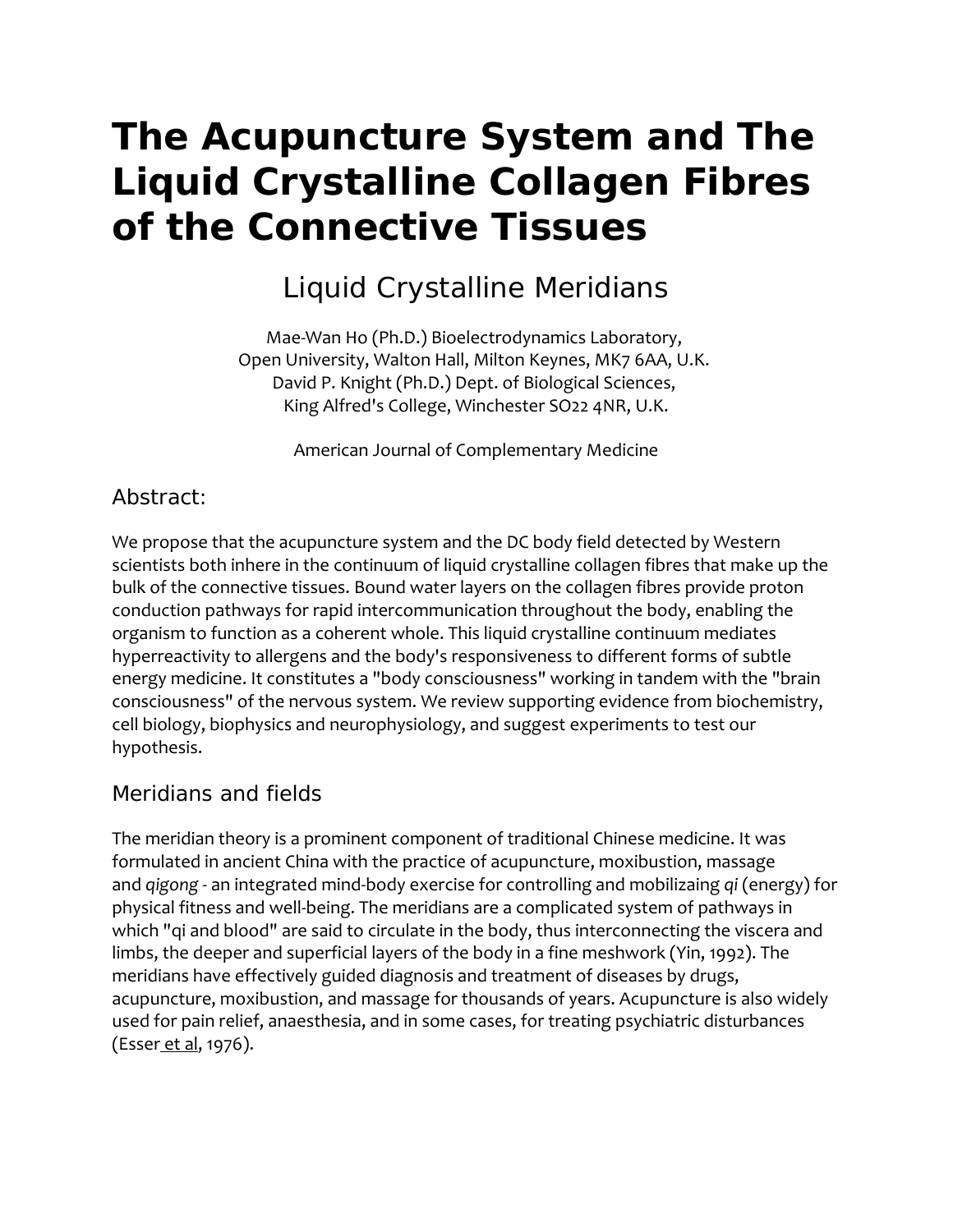Yet, the meridians and their acunpuncture points have no known, straightforward anatomical correlates recognized in western medicine, such as the circulatory system or the nervous system. Attempts continue to be made to establish anatomical and functional connections between acupuncture points and a variety of structures. These include receptors supplied by sensory nerves (Wang and Liu, 1989), tendon organs, encapsulated nerve‐endings, extensive neural terminals, vascular network or superficial blood vessels (Gunn, 1976; Pan et al, 1988), veins perforating fascia (Plummer, 1980), and mast cells (Zhai, 1988).

Since the 1970s, there has been growing interest in the electrical characteristics of acupuncture points and in developing instruments for diagnostic and therapeutic purposes, as reviewed by Tiller (1982). Such instruments all measure skin conductances and how they change on being stimulated by direct current (DC) or alternating current (AC). Measurements of DC skin conductances have provided evidence that acupuncture points and meridians have distinctive electrical properties compared with the surrounding skin. Acupuncture points typically represent local maxima in conductance, elevated by a factor of 10 to 100, compared with the surrounding skin, while acupuncture meridians have the chracteristics of electrical transmission lines (Tiller, 1973; Reichmannis et al, 1976; Becker, 1990).Tiller (1982, 1987)has presented several models to account for the electrical properties of acupuncture points based on charge movements and selective permeability of ions through different layers of the skin.

In the kind of measurement offered by Motoyama (1980), multiple fixed electrodes are positioned over 28 acupuncture points on the hands and feet, while the large reference electrode is attached to the wrist. A direct current is passed through the circuit by a 3V battery. The conductance typically shows a fast decay in microseconds, overlying a slow baseline conductance with a relaxation time of some tens of seconds. Motoyama attributes the fast component to semi‐conduction in the dermis, while the slow component is attributed to ion movements and storage across the basal membrane separating the dermis from the epidermis. Tiller (1987) represents the epidermal and dermal layers as two domains in series, each with its capacitance and resistance with very different response (relaxation) times. The fast component is associated with the dermis, the low frequency component, the epidermis. Tiller has further suggested that the fast conductance might be due to H+, as the DC voltage supplied (3V) was sufficient to ionize water. This model identifies the differing electrical properties of the dermis and epidermis, which could account for some, though not all, of the responses of the acupuncture system to electrical stimulation. These responses are often found to correlate with states of disease and health (Becker et al, 1976; Kobayashi, 1985).

According to traditional theory, the acupuncture system is an *active* circulatory system for mobilizing energy and for intercommunication throughout the body. So, it is unlikely to be completely understood in terms of the *passive* responses of skin conductances to electrodermal stimulation. The most promising functional correlate of the acupuncture system, as Becker (1990) suggests, is the direct current (DC) electrodynamical field that he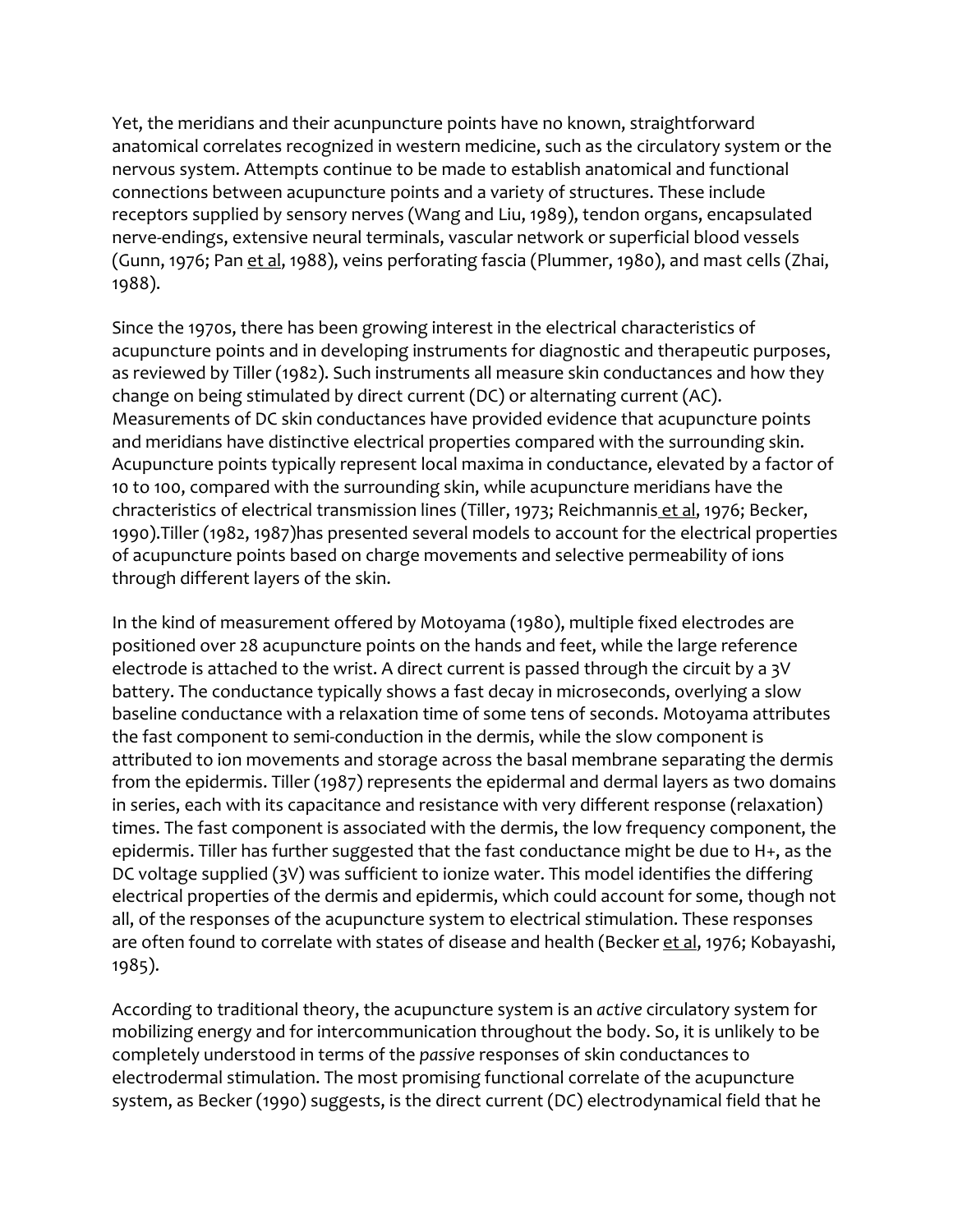and others have detected in the body of all organisms. This DC body field is involved in morphogenesis during development, in wound‐healing and regeneration subsequent to injury. The direct currents making up the body field are not due to charged ions but instead depend on a mode of semi-conduction characteristic of solid state systems (Becker, 1961). The acupuncture points, moreover, may act as "booster amplifiers" of the very weak currents that typically flow along the meridians.

According to Becker (1990), the DC body field is not located in the nervous sytem itself, but in "perineural" tissues such as the glial cells in the brain and spinal cord, and the schwann cells encasing the peripheral nerves. This hypothesis would seem to conflict with the suggestion that the DC body field is correlated with the acupuncture system. The acupuncture system is clearly not directly associated with the perineural tissues, although it may have functional interconnections with the central and peripheral nervous system (Gunn, 1976; Wang and Liu, 1989; Pan et al, 1988). Also, an electrodynamical field can be detected in all early embryos and in plants and animals which do not have neural or perineural tissues (Burr and Northrup, 1935). It is likely that the DC field is functionally interconnected with the nervous system, and yet exists, to a large degree, outside the nervous system. In fact, it is widely recognized that under a variety of conditions, the speed of communication in our body is much faster than can be accounted for by the known speed of nerve conduction (see Ho, 1997a), and nerves simply do not reach all parts of our body.

We propose that both the DC electrodynamical field and the acupuncture system have a common anatomical basis. *It is the aligned, collagen liquid crystalline continuum in the connective tissues of the body with its layers of structured water molecules supporting rapid semi‐conduction of protons*. This enables all parts of the body to intercommunicate readily, so the organism can function as a coherent whole. This liquid crystalline continuum may mediate hyperreactivity to allergens and the body's responsiveness to different forms of subtle energy medicine. Furthermore, it constitutes a "body consciousness" that is functionally interconnected with the "brain consciousness" of the nervous system (Ho, 1997a). We review supporting evidence from biochemistry, cell biology, biophysics and neurophysiology, and suggest experiments to test our hypothesis.

#### The organism is a liquid crystalline continuum

One requirement for an intercommunication system is a continuum which can carry the signals for intercommunication. For example, a continuum of air, liquid or solid, can all serve as medium for sound and mechanical waves. If the medium is electrically polarizable, it will also transmit polarization waves. Electromagnetic waves are thought to be an exception, as they can travel through empty space. But to this day, physicists are still debating the nature of the vacuum, which carries not only electromagnetic waves but also gravity waves (see Laszlo, 1995). The living organism is a continuum. Not only is the entire cell now known to be mechanically and electrically interconnected in a "solid state" (Clegg and Drost-Hansen, 1991) or "tensegrity system" (Ingber, 1993, 1998); *all* the cells in the body are in turn interconnected to one another via the connective tissues (Oschman, 1984, 1996).More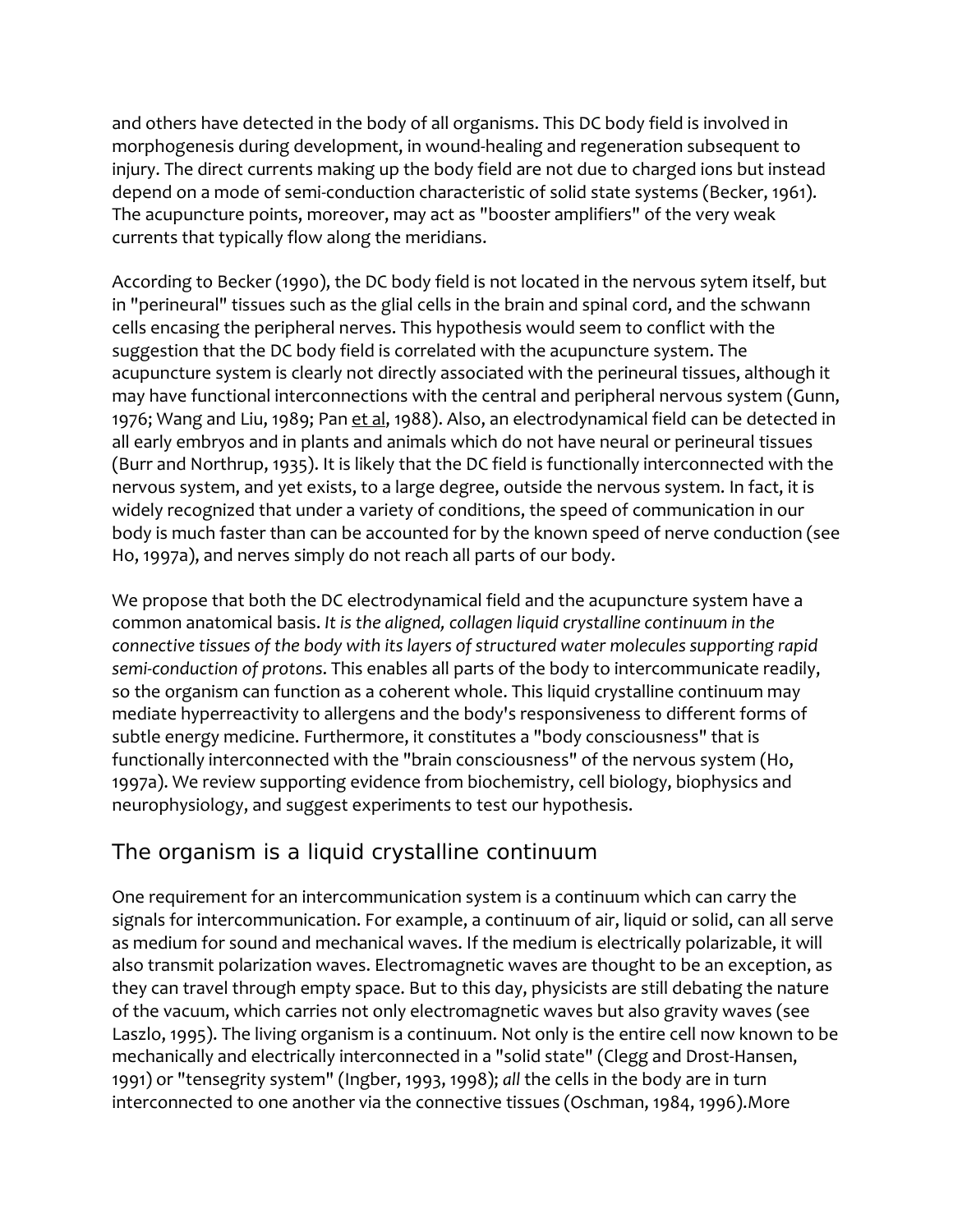accurately, perhaps, we recently discovered that the living continuum is liquid crystalline, with all the properties that make liquid crystals ideal for intercommunication (Ho et al, 1996; Ho, 1997a).

Liquid crystals are states or phases of matter in between solid crystals and liquids, hence the term, *meso*phases. Unlike liquids which have little or no molecular order, liquid crystals have orientational order, and varying degrees of translational order. But unlike solid crystals, liquid crystals are flexible, malleable, and responsive (De Gennes, 1974; Collings, 1990). There are many kinds of liquid crystals, from those which are most like liquids, to ones that most resemble solid crystals. Those that are like liquids can flow in the way water does, and even though all molecules tend to be aligned in one direction, individual molecules can move quite freely and change places with one another while maintaining their common orientation. The ones that resemble solid crystals will have order in all three dimensions, and molecules may even be extensively covalently cross-linked together, but they will remain flexible and responsive.

Liquid crystals typically undergo rapid changes in orientation or phase transitions when exposed to electric (and magnetic) fields ‐ which is why they are widely used in display screens. They also respond to changes in temperature, hydration, shear forces and pressure. Biological liquid crystals carry static electric charges and are therefore also influenced by pH, salt concentration and dielectric constant of the solvent (Collings, 1990; Knight and Feng, 1993).George Gray (1993), who has studied liquid crystals for many years, refers to liquid crystals as "tunable responsive systems", and as such, ideal for making organisms.

It is already widely recognized that all the major constituents of living organisms may be liquid crystalline (Collings, 1990) ‐ lipids of cellular membranes, DNA, possibly all proteins, especially cytoskeletal proteins, muscle proteins, and proteins in the connective tissues such as collagens and proteoglycans (Bouligand, 1972; Giraud‐Guille, 1992; Knight and Feng, 1993). Recent nuclear magnetic resonance (nmr) studies of muscles in living human subjects provide evidence of their "liquid-crystalline-like" structure (Kreis and Boesch, 1994). However, very few workers have yet come to grips with the idea that *organisms*may be essentially liquid crystalline.

The importance of liquid crystals for living organization was actually recognized a long time ago, as pointed out by Joseph Needham (1935).Hardy suggested in 1927 that molecular orientation may be important for living protoplasm, and Peters, two years later, made the explicit link between molecular orientation and liquid crystals. Needham, indeed, proposed that organisms actually *are* liquid crystalline. But direct evidence for that has only recently been provided by Ho and coworkers (Ho and Lawrence, 1993; Ho and Saunders, 1994; Ho et al, 1996). who successfully imaged live organisms using an interference colour technique that amplifies weak birefringences typical of biological liquid crystals. They further discover that all organisms so far examined are polarized along the anterior‐posterior or oral‐adoral axis, so that when that axis is properly aligned, all the tissues in the body are maximally coloured; the colours changing in concert as the organism is rotated from that position. Not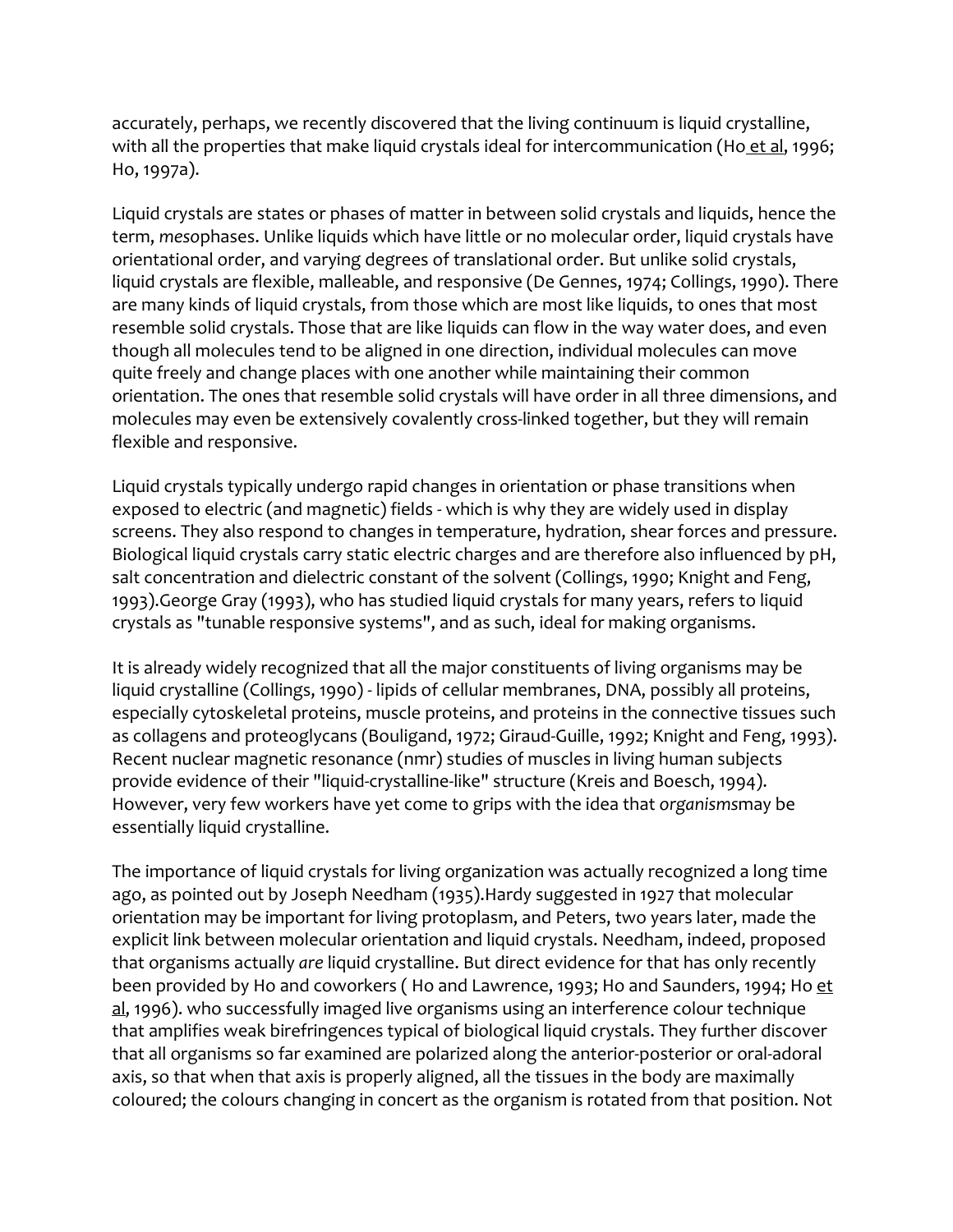only live organisms, but also fresh‐frozen or well‐fixed sections of the skin, cartilage and tendons, all exhibit the same brilliant interference colours typical of living organisms.

The connective tissues are still regarded by most workers in purely mechanical terms ‐ their functions are to keep the body in shape, to act as packing between the major organs and tissues, to strengthen the wall of arteries, veins, intestines and air passages, and to provide the rigid elements (bony skeleton) for the attachment of muscles. A more enlightened view is that of a global tensegrity system, in which compression elements (bones) are interconnected with tension elements (muscles, tendons and ligaments), and local stimuli invariably lead to global reorganization of the whole (Ingber, 1998).

Actually, connective tissues may also be largely responsible for the rapid intercommunication that enables our body to function effectively as a *coherent* whole, and are therefore central to our health and well‐being.

#### Collagens and Intercommunication

The clue to the intercommunication function of connective tissues lies in the properties of *collagen*, which makes up 70% or more of all the protein of the connective tissues. Connective tissues, in turn form the bulk of the body of most multicellular animals. Collagen is therefore the most abundant protein in the animal kingdom (Knight and Feng, 1993).

There are many kinds of collagens, all sharing a general repeating sequence of the tripeptide, (gly‐X‐Y) ‐ where X and Y are usually proline or hydroxyproline. They also share a molecular structure in which three polypeptide chains are wound around one another in a triple‐helix, with the compact amino acid glycine in the central axis of the helix, while the bulky amino‐acids proline and hydroxyproline are near the surface (Van der Rest and Garrone, 1991).In the fibrous forms, the triple‐helical molecules aggregate head to tail and side‐by side into long *fibrils*, and bundles of fibrils in turn assemble into thicker fibres, and other more complex three‐dimensional liquid crystalline structures. Some collagens assemble into sheets constructed from an open, liquid crystalline meshwork of molecules. All these structures are formed by *self‐assembly*, in the sense that they need no specific "instructions" other than certain conditions of pH, ionic strength, temperature and hydration. The process seems to be predominantly driven by hydrophilic interactions due to hydrogen-bonding between water molecules and charged amino-acid side-chains (Leikin et al, 1995).However, the precise mesophase structures resulting from different conditions of self-assembly show endless variations (Zhou et al, 1996; Haffegee et al, 1998). The different kinds of collagen assemblies in different connective tissues are generally well-suited to the mechanical tasks performed by the connective tissue concerned, because they were shaped by the prevailing conditions and the relevant mechanical forces.

Recent studies reveal that collagens are not just materials with mechanical properties. Instead, they have dielectric and electrical conductive properties that make them very sensitive to mechanical pressures, pH, and ionic composition (Leikin et al, 1993, 1995), and to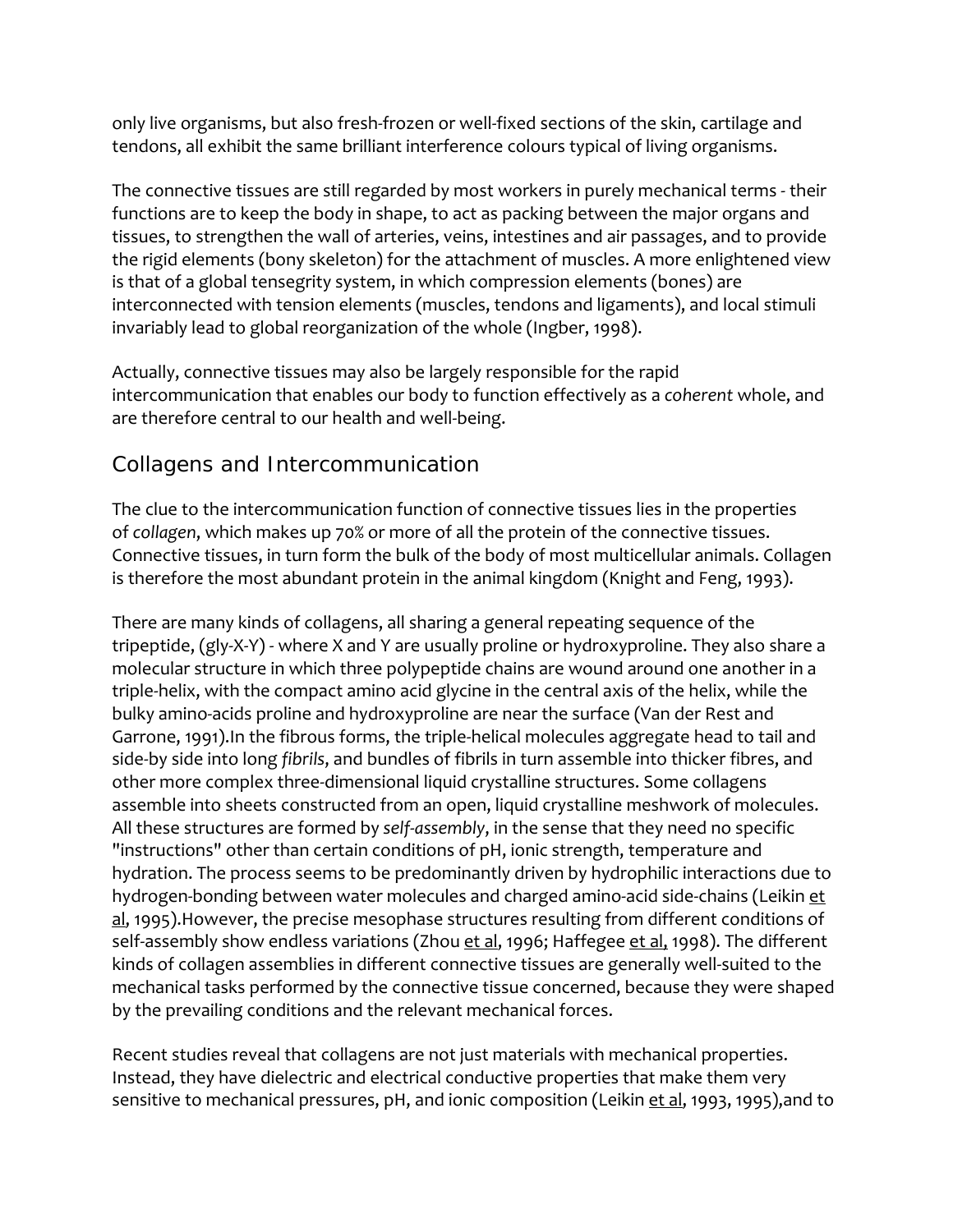electromagnetic fields. The electrical properties depend, to a large extent, on the bound water molecules in and around the collagen triple-helix. X-ray diffraction studies reveal a cylinder of water surrounding the triple‐helix which is hydrogen‐bonded to the hydroxyproline side-chains (Bella et al, 1994). Nuclear magnetic resonance studies have provided evidence of *three* populations of water molecules associated with collagen. These are *interstitial* water, very tightly bound within the triple helix of the collagen molecule, and strongly interacting with the peptide bonds of the polypeptide chains; *bound* water, corresponding to the more loosely structured water‐cylinder on the surface of the triple helix; and *free* water filling the spaces between the fibrils and between fibres (Peto and Gillis, 1990).Evidence for bound water in collagen also comes from studies using another popular physical measurement technique, Fourier Transform Infra Red (FTIR) spectroscopy (Renugopalakrishnan et al, 1989).

Bound water, or vicinal water is a very general phenomenon involving the structuring of water on solid surfaces. It is already known that up to 50 or 60% of the cell water is structured in the enormous "microtrabecular lattice" that fills the entire cell (Clegg and Drost-Hansen, 1991), which gives the cell its "solid-state" like characteristic (see above).

The existence of the ordered network of water molecules, connected by hydrogen bonds, and interspersed within the protein fibrillar matrix of the collagens is especially signicant, as it is expected to support rapid jump conduction of protons ‐ positive electric charges ‐ and this has been confirmed by dielectric measurements (Sasaki, 1984). The conductivity of collagen increases strongly with the amount of water absorbed (from 0.1 to 0.3g/g of dry collagen), in accordance with the power‐law relation,

#### $\sigma(\phi) = X \phi Y$

where  $\phi$  is the water content, and*X* and *Y* are constants. The value of *Y* is found to be 5.1 to 5.4, and is a function of the collagen fibrillar structure. These results suggest that continuous chains of ordered water molecules join neighbouring ion‐generating sites enabling proton jumps to occur. The high value of the exponential suggests that up to 5 or 6 neighbours may be involved in the jump conduction. Based on these findings, it is estimated that conductivity along the collagen fibres is at least one‐hundred time that across the fibre (Pethig, 1996). Measurements have yet to be made to reveal the true extent of anisotropy in conductivity. The increase in conductivity is most marked around 310 K (Jaroszyk and Marzec, 1993), which interestingly, is close to the normal temperature of our body . It is to be noted that the triple-helix of collagens in dilute solutions "melt" at around the same temperature - 400C (Leikin et al, 1995). Melting may enable the collagen fibres to better realign, and hence increase conductivity. Collagen melting and realignment may be one of contributing factors to the now well‐documented health‐promoting effects of physical exercise (see Bortz, 1996).

The collagenous liquid crystalline mesophases in the connective tissues, with their associated structured water, therefore, constitutes a semi‐conducting, highly responsive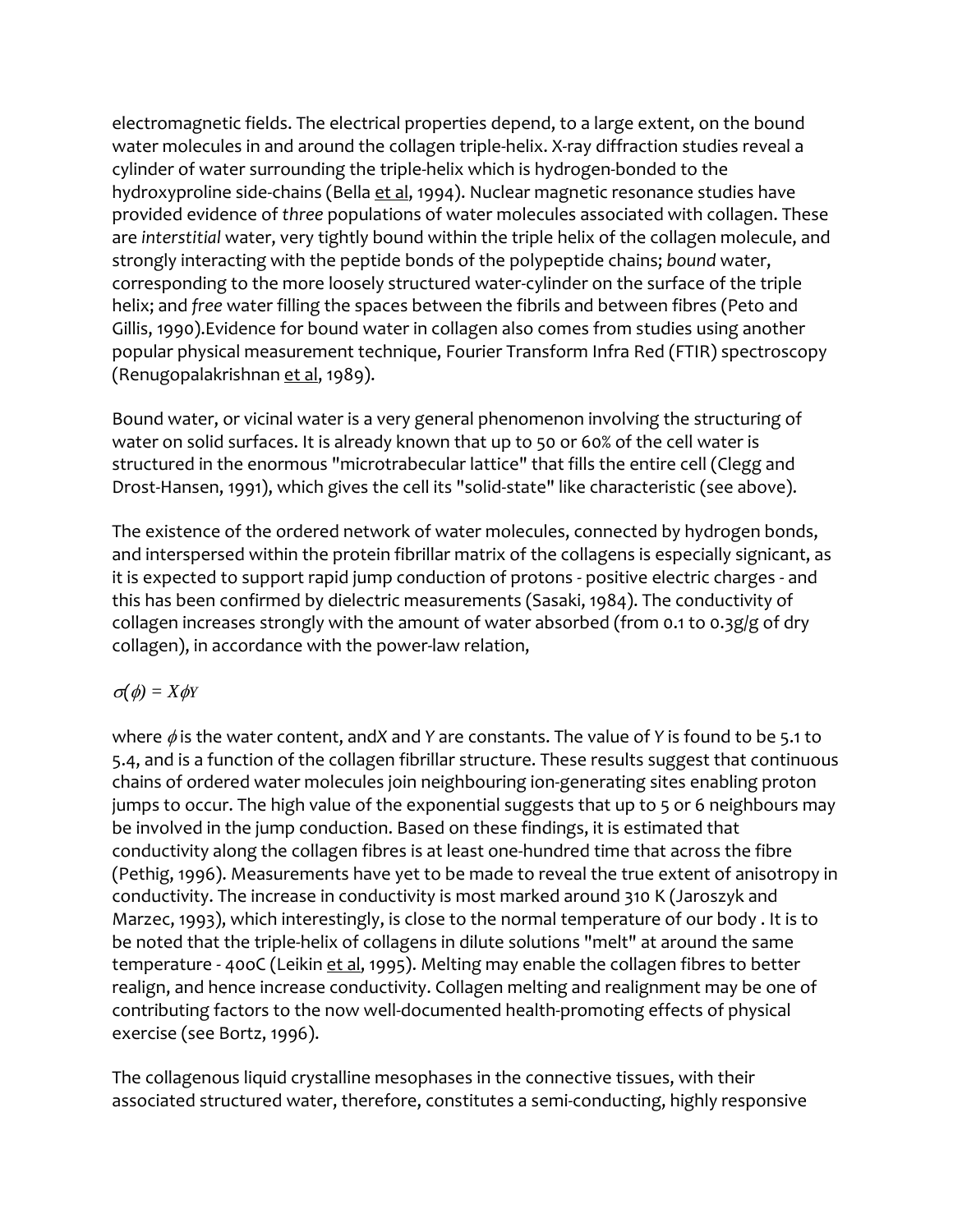network that extends throughout the organism. This network is directly linked to the intracellular matrices of individual cells via proteins that go through the cell membrane. The connective tissues and intracellular matrices, together, form a global tensegrity system (Oschman, 1984; Ingber, 1998), as well as an excitable electrical continuum for rapid intercommunication throughout the body (Ho, 1997a).

#### Collagen fibre orientation and the acupuncture system

A major factor contributing to the efficiency of intercommunication is the structured, oriented nature of collagen liquid crystalline mesophases in all connective tissues. Each connective tissue has its characteristic orientation of fibrous structures which are clearly related to the mechanical stresses and strains to which the tissue is subject. This same orientation may also be crucial for intercommunication. Collagen alignment has long been recognized to be important in the structure of bone and cartilage. Less well known are the "Langer lines" (Langer, 1978) in the skin, corresponding to predominant orientations of collagen fibres, which are determined, at least in part, by stresses during development and growth (Reihsner et al, 1995).

Collagen fibre alignments in connective tissues providing channels for electrical intercommunication may thus be correlated with the acupuncture system of meridians and points in traditional Chinese medicine, which, as mentioned above, is also related to the DC body field identified by scientists in the West.

As collagen fibres are expected to conduct (positive) electricity preferentially *along* the fibres due to the bound water, which are predominantly oriented along the fibre axis; it follows that these conduction paths may correspond to acupuncture meridians. By contrast, acupuncture points typically exibit low electrical resistances compared with the surrounding skin, and may therefore correspond to singularities or gaps *between* collagen fibres, or, where collagen fibres are oriented at right angles to the dermal layer. A number of structures mentioned earlier, which are at or near acupuncture points, have a common feature in that they are located in local gaps in the fascia or collagen fibres (see Meridians and Fields). Actual conducting channels may bear a more subtle relationship to the orientation of the collagen fibres, as conductivity depends predominantly on the layer(s) of bound water on the surface of the collagen molecules rather than the collagens themselves. So-called free water may also take part in proton conduction as the result of induced polarization, particularly as water molecules naturally form hydrogen‐bonded networks (Luzar and Chandler, 1996). This would be consistent with the observed increase in conductivity of collagen as hydration increases to a level well beyond the bound water fraction, around 0.15g/g dry weight; and also with the fact that the normal hydration level of tendon is about 65%.

That conductive pathways actually link the entire body is demonstrated by Han Wan and Robert Balaban of the Canadian National Heart, Lung and Blood Institute (see Ehrenstein,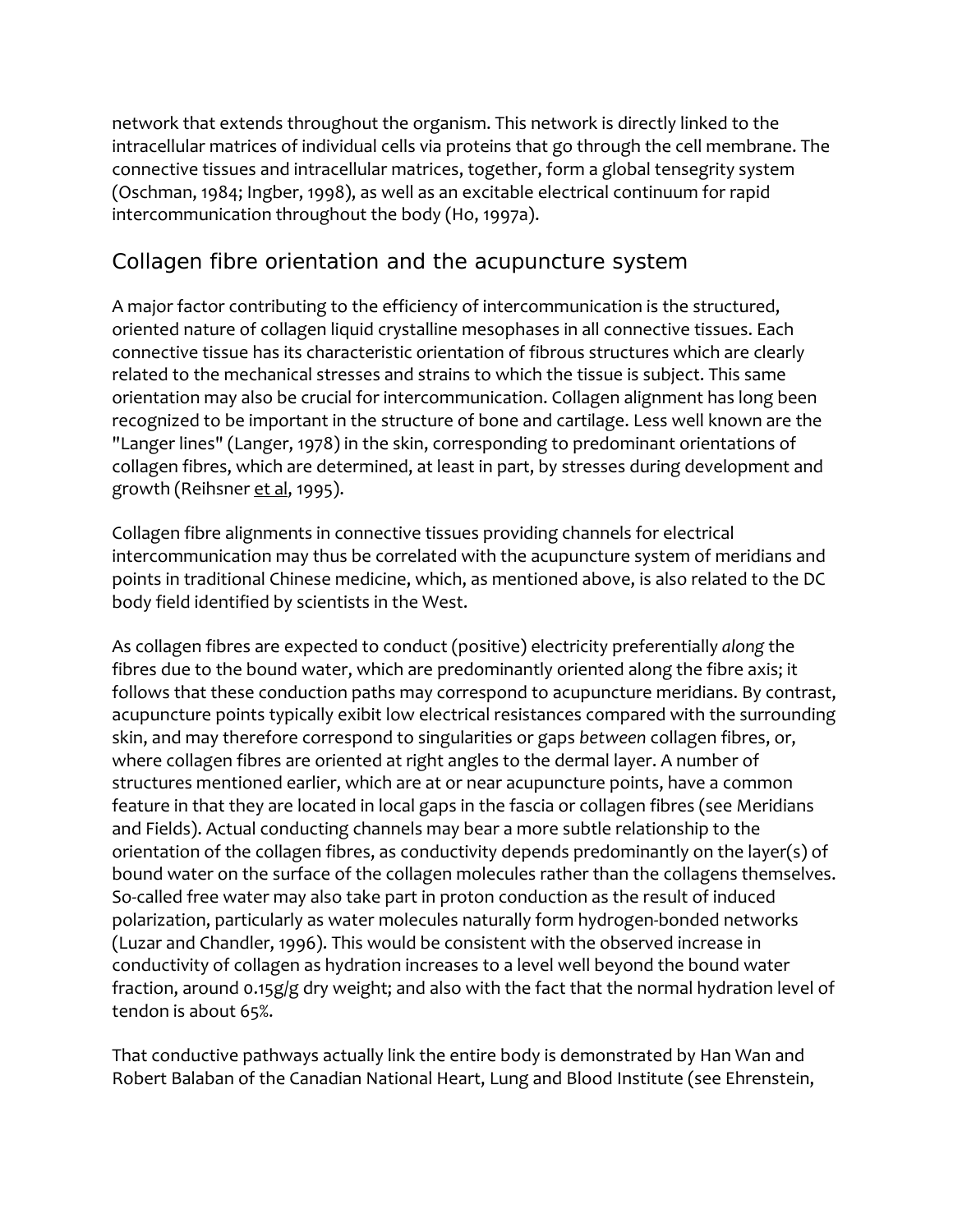1997), who are taking advantage of the variation in conductivity of different layers of tissues in the body to develop a new, non‐destructive imaging technique to aid clinical diagnosis.

The correlation between collagen alignment and the acupuncture system could be tested by examining the alignment in skin biopsies at acupuncture points and meridians ‐ with corroborative skin conductance measurements ‐ compared with non‐acupuncture, non‐ merdian areas. In this connection, we have developed a quantitative imaging package based on our interference colour polarizing microscopy that readily plots molecular alignment in sections of the skin and other connective tissues (Knight et al, 1996; Ross et al, 1997).

# Collagen alignment in health and injury

If our hypothesis is correct, and patterns of collagen fibre alignment are indeed important for intercommunication, then they would be expected to affect the health of the individuals concerned, and also to be involved in the processes of healing and regeneration.

Electrical injury currents typically flow from skin wounds and sites of amputation, which are found to be involved in healing and regeneration (Becker, 1990). Injury currents themselves constitute evidence that conductive circuits link the entire body, so that cuts result in leakage currents. The leakage currents mobilize cells to migrate to the site of injury to initiate the healing and regenerative processes. It is significant that the immediate injury currents are all positive, as suggestive of proton currents. Only later on, after the regenerating blastema is formed, do the currents reverse to negative (see Becker, 1990).

Since these observations were made, electromagnetic interventions have been widely used for stimulating regeneration or healing, with conflicting results. Part of the problem may have been that the strengths of electromagnetic fields used were far stronger than the endogenous fields. Another important factor which has received little attention may be the orientation of the applied electromagnetic field with respect to the alignment of collagen fibres at the site of injury. If the field orientation is inappropriate, then application of the external field is likely to be ineffective, and may even delay recovery (Watkins et al, 1985).On the basis of the estimated 100‐fold difference in electrical conductivity along the fibre compared to that across the fibre, it would be expected that collagens fibres will align in the direction of the applied electric field. Again these experiments should be done to ascertain the optimum conditions for collagen alignments, which may have important implications for healing and regeneration.

# Oriented Collagens and Body consciousness

Proteins in liquid crystals have coherent motions, in the first place, because the molecules are aligned, so that not all the degrees of freedom of movement that individual molecules have will be available in the liquid crystal mesophase (Searle and Williams, 1992). Protein motions involve vibrational deformations of peptide bonds, which will generate polarization waves along the proteins, accompanied by proton conduction in the structured water shell.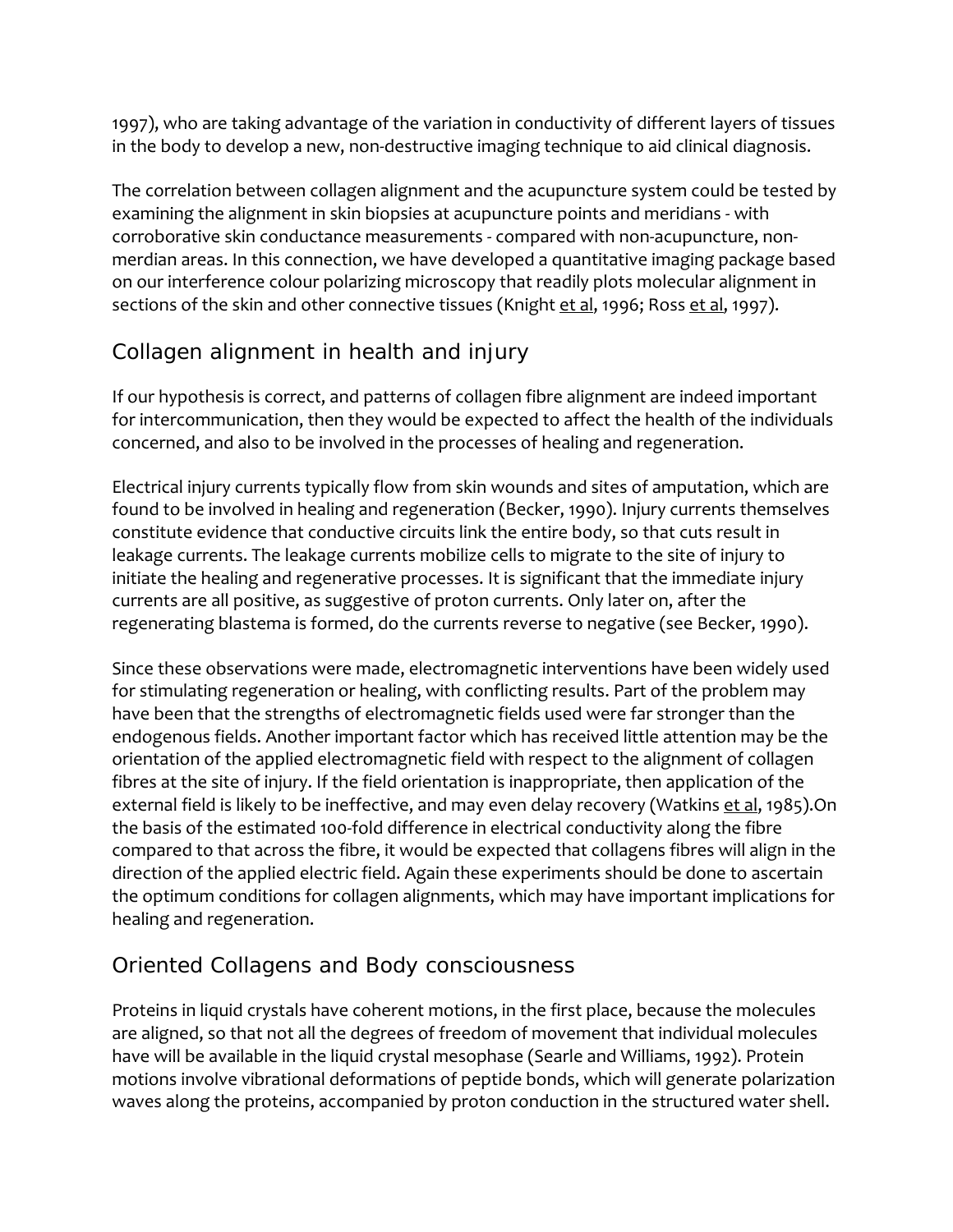Fröhlich (1980) has predicted that coherent vibrations (or excitations) will result from metabolic pumping in dielectric systems such as organisms, where electromagnetic and electromechanical forces are expected to interact. Liquid crystallinity will make coherent excitations even more likely to happen. Weak signals of mechanical pressure, heat or electricity, may therefore be readily amplified and propagated by a modulation of the proton currents or coherent polarization waves (Mikhailov and Ert, 1996)

The hydrogen‐bonded water network of the connective tissues is actually linked to ordered water dipoles in the ion-channels of the cell membrane that allow inorganic ions to pass in and out of the cell (Williams, 1993). There is thus a direct electrical link between distant signals and the intracellular matrix, leading to physiological changes inside the cells, including neurons and glial cells. This electrical channel of intercommunication is in addition to, and coupled with, the mechanical tensegrity interactions of the connective tissue‐ intracellular matrix continuum mentioned above. Any mechanical deformations of the protein‐bound water network will automatically result in electrical disturbances and conversely, electrical disturbances will result in mechanical effects. The new imaging technique that Han and Balaban are developing (see above) depends specifically on detecting ultrasound emissions from mechanoelastic vibrations caused by electrical pulses applied to the tissues.

Proton jump-conduction is a form of semi-conduction in condensed matter, and is much faster than conduction of electrical signals by the nerves. Thus the 'ground substance' of the entire body may provide a much better intercom-munication system than the nervous system. Indeed, it is possible that one of the functions of the nervous system is to slow down intercommunication through the ground substance. Lower animals which do not have a nervous system are nonetheless sensitive. At the other end of the evolutionary scale, note the alarming speed with which a hypersensitive response occurs in human beings. There is no doubt that a body consciousness exists prior to the "brain" consciousness associated with the nervous system. This body consciousness also has a memory, as argued in the Section following.

# Crystal Memory

Many studies on the conformation (three-dimensional shape) of the collagen triple-helix have shown that subtle changes are correlated with specific biological activities (Fields, 1995). Cells are guided in their growth and movement by contact with collagens, and specific sites are recognized by a host of cell membrane proteins. Mutations altering collagen amino‐ acid sequences give subtle changes in the conformation (Bella et al, 1994) which are associated with hereditary diseases, such as osteogenesis imperfecta, chondrodysplasias and Ehler‐Danlos syndrome. Changes in collagen conformation should alter the bound water. Conformations of proteins are by no means static. All proteins undergo a hierarchy of conformational changes on a range of timescales, and collagens are unlikely to be exceptions. The conformations are clustered in groups of nearly identical energy content, with very low energy barriers between individual members of the group, but separated from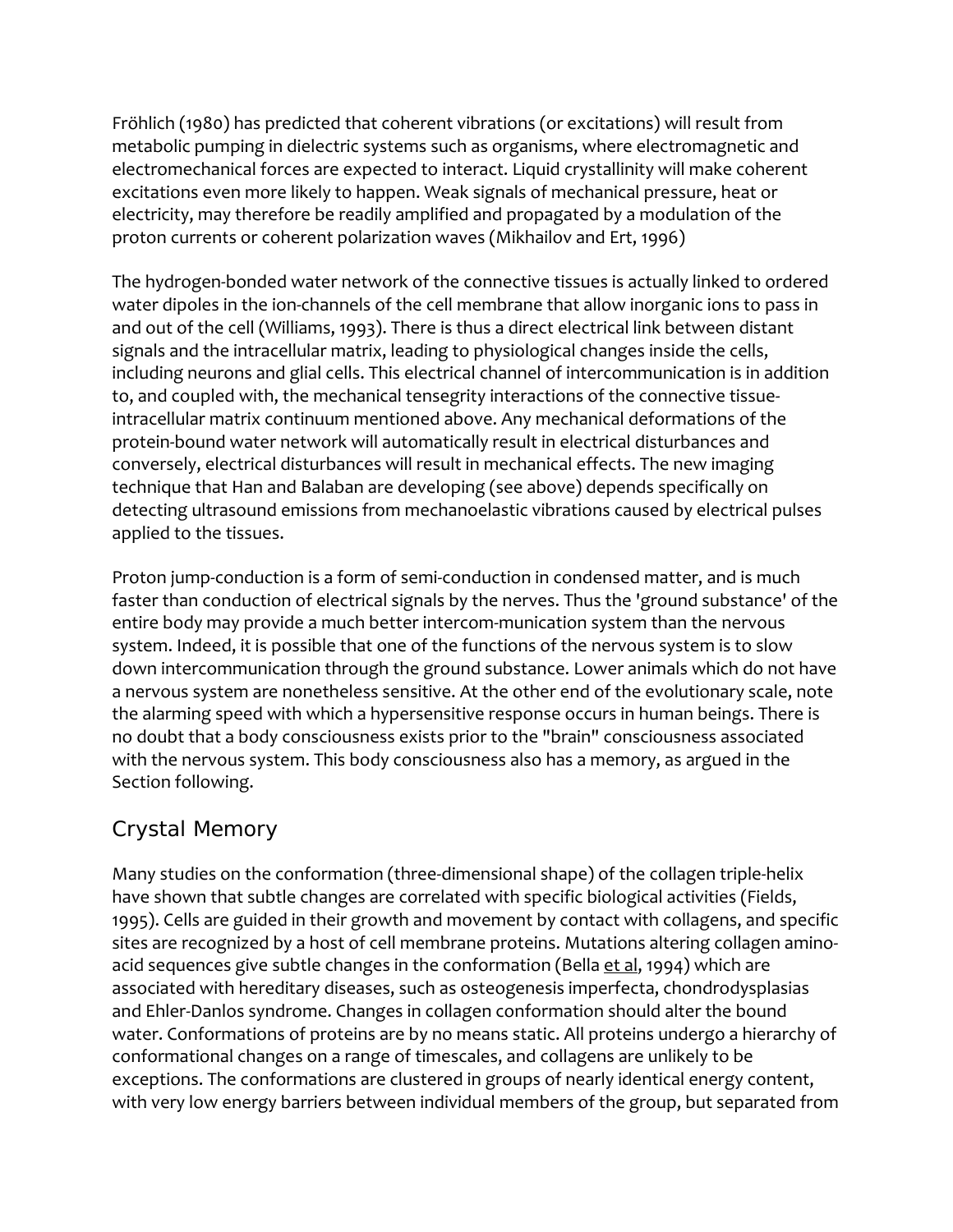other groups by higher energy barriers (see Welch, 1985). Collective changes in conformation (or phase transitions) can readily be triggered, in turn altering the liquid crystalline structure and the bound water network, as dielectric studies on synthetic liquid crystals have documented (Leikin et al, 1993; Wrobel et al, 1988).

As the collagens and bound water form a global network, there will be a certain degree of stability, or resistance to change. This constitutes a memory, which may be further stabilized by cross‐linking and other chemical modifications of the collagens. The network will retain tissue memory of previous experiences, but it will also have the capacity to register new experiences, as all connective tissues, including bones, are not only constantly intercommunicating and responsive, but also undergo metabolic turnover like the rest of our body. Memory is thus dynamically distributed in the structured network and the associated, self-reinforcing circuits of proton currents, the sum total of which will be expected to make up the DC body field itself.

### Coupled Body and Brain Consciousness

We have argued that a body consciousness possessing *all* the hallmarks of consciousness ‐ sentience, intercommunication and memory - is distributed throughout the entire body. Brain consciousness associated with the nervous system is embedded in body consciousness and is coupled to it (see also Ho, 1997a,b; 1998). That bound water plays a crucial role in conscious experience is supported by recent evidence that anaesthetics act by replacing and releasing bound water from proteins and membrane interfaces, thus destroying the hydrogen‐bonded network that can support proton jump‐conduction (Tsukamoto and Oglie, 1995).Significantly, Becker (1990) found that general anaesthesia also leads to the complete attenuation of the DC body field. It would be of interest to study the conductivities of collagen equilibrated with different solvents and anaesthetics. We would predict that collagens equilibrated with anaethetics will show a decrease in conductivity compared to an equivalently hydrated sample.

Although brain and body consciousness are normally coupled to each other, they may decouple under certain circumstances. Surgical patients under general anaesthesia have been known to regain (brain) consciousness of pain, but not the ability to move or to express their distress. In contrast, acupuncture has been successfully used to anaesthesize patients who are fully awake. Further evidence that brain and body consciousness are to some extent independent is Becker's (1990) observation that during a perceptive event, local changes in the DC field can be measured half a second before sensory signals arrive in the brain. Similarly, Libet  $et$  al  $(1979)$  produced evidence suggesting that a "readiness potential" precedes the decision of a subject to move an arm or a leg. It appears that the activities in the brain may be preconditioned by the local DC field.

If it is true that brain and body consciousness can decouple from one another, it would be important to develop monitoring systems specific to either of them. For example, acupuncture points may show changes independently of the EEG, and hence, surgical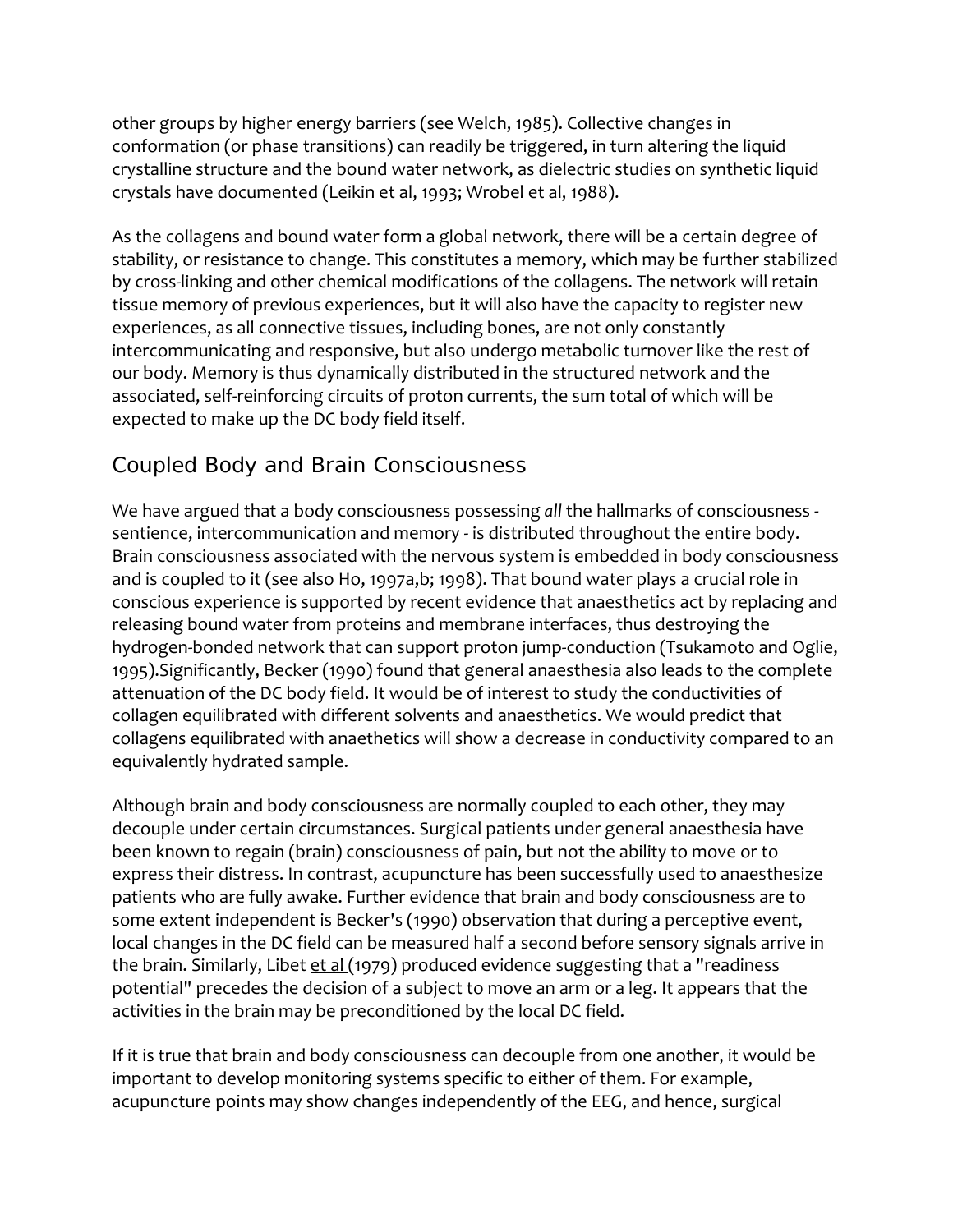patients whose EEG, or better yet, whose magnetoencephalogram (MEG) measured with the ultrasenstive SQUID magnetometer show wakefulness may yet have acupuncture point(s) electrodermal readings typical of the anaesthetized state. Similarly, patients anaethetized by acupunture should have the appropriate "anaethetized" electrodermal readings even though their EEG or MEG is fully "awake".

#### **Conclusion**

We have proposed that the acupuncture (meridian) system and the DC body field detected by Western scientists both inhere in the continuum of liquid crystalline collagen fibres and the associated layers of bound water that make up the bulk of the connective tissues of the body. Acupunture merdians may be associated with the bound water layers *along* oriented collagen fibres, which provide proton conduction pathways for rapid intercommunication throughout the body; while acupuncture points may correspond to gaps in the fibres or fibres oriented at right angles to the surface of the skin. The sum total of the electrical and electromechanical activities of the liquid crystalline continuum constitutes a "body consciousness" that works in tandem with the "brain consciousness" of the nervous system. We have reviewed supporting evidence from biochemistry, cell biology, biophysics and neurophysiology, and have suggested the following experiments to test our hypothesis.

1. Dielectric measurements on oriented samples of collagen fibres, to ascertain the anisotropy of conductivity along and across the fibres (see p. 8).

2. Dielectric measurements on the conductivities of oriented samples of collagen fibres equilibrated with different anaesthetics, to ascertain the decrease in conductivity compared with samples equilibrated with water (see p. 13).

3. Examination of collagen fibre alignments in skin biopsies at acupuncture points and meridians - with corroborative skin conductance measurements - compared with nonacupuncture, non‐meridian areas. This is to ascertain the association of meridians with oriented fibres and acupoints with gaps or with fibres oriented at right angles to the surface of the skin ( pp. 9‐10).

4. Alignment of collagen fibres in the direction of an applied electric field, predicted from the anisotropy in electrical conductivity along and across the fibre (p. 10).

5. Simultaneous measurements of EEG/MEG and skin conductances of acupuncture points of patients under chemical anaesthesia to detect correlated and uncorrelated activities between brain and body consciousness (p. 13).

6. Simultaneous measurements of EEG/MEG and skin conductances of acupuncture points of patients under acupuncture anaesthesia to detect possible uncorrelated activities between brain and body consciousness (p.13).